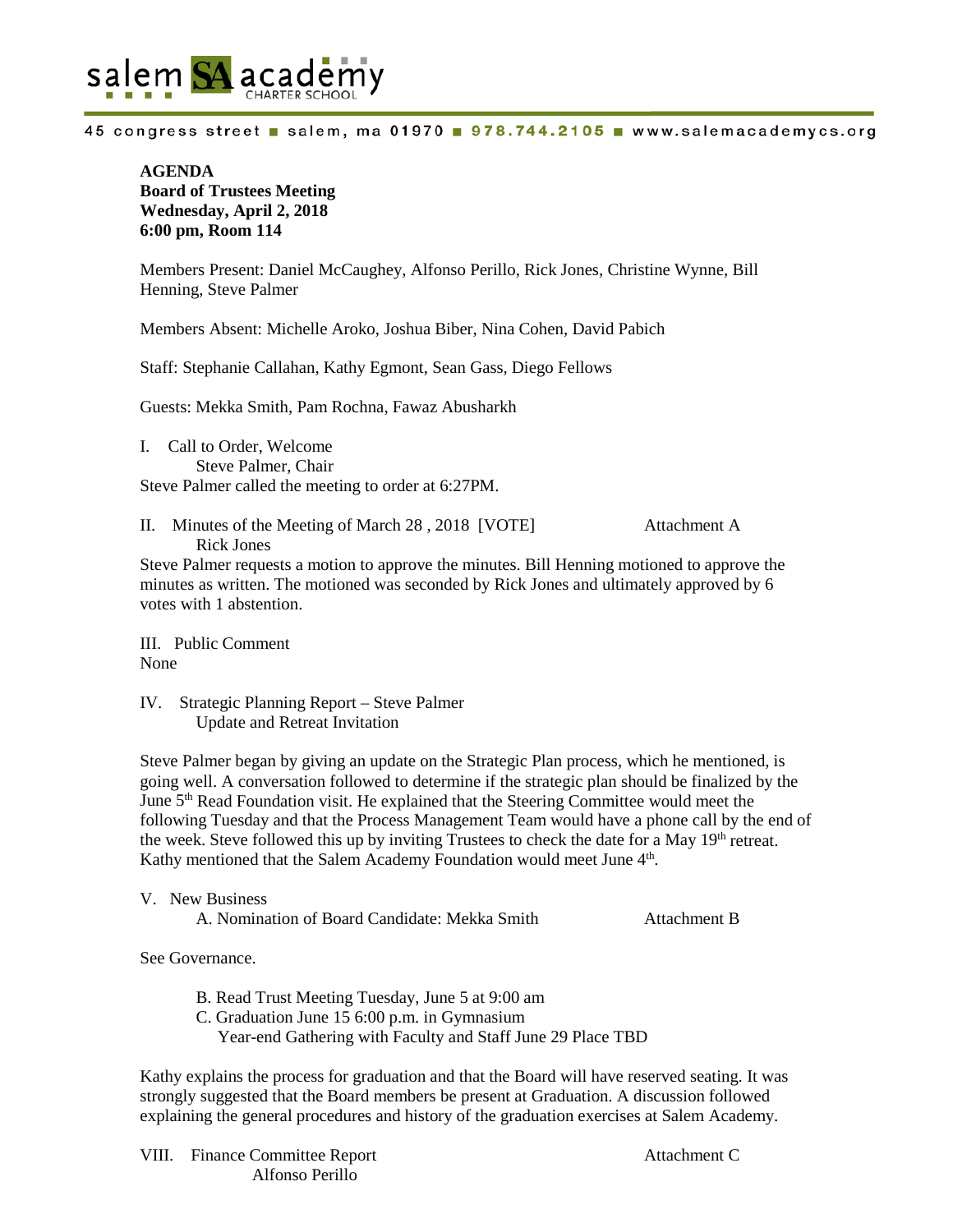

## 45 congress street salem, ma 01970 978.744.2105 www.salemacademycs.org

Alfonso Perillo led the discussion of the Finances for Salem Academy. Among the highlights included:

- A review of the new finance report format
- A discussion of the revenues following the reduction per pupil rate from the State.
- A discussion on the ratios provided by DESE.
- We have 2-3 months of cash on hand.
- A discussion on how money comes into the Foundation and its restricted/unrestricted nature.
- A year out look of our financial picture, which includes a surplus if we do well at budgeting.
- IX Short Reports
	- A. SFC Report Pam Rochna

Kathy added that the Yankee Candle orders are coming in the next week.

B. Governance Report Rick Jones

Rick Jones entertained a motion to invite Mekka Smith to the Board of Trustees with a 3 Year Term. Steve Palmer motioned to approve Mekka Smith to the Board of Trustees. Bill Henning seconded the motion. The motion to accept the candidacy of Mekka Smith to the Board from January 2018 to December 2020 was passed with 6 in favor and 1 abstention.

C. Development Committee Christine Wynne Attachment D

Christine led a discussion on the progress of the Development Committee. She first thanked everyone for their support of Arts Alive! She announced that Salem Academy has reached its goal of \$10,000 to meet the challenge set by the matching gift. At present, she estimated that that Salem Academy has raised \$26,000 for the Annual Fund. A discussion followed focusing on the matching gift and committee functions.

E. Facilities Committee David Pabich With David's absence, Kathy led the discussion of the work of the Facilities Committee. She announced that the school is planning to add a new science classroom during the summer and that in the next few weeks we plan to put awnings up on the buildings. A discussion followed on logistics and plans for the aforementioned projects.

F. Education Committee Dan McCaughey

Daniel McCaughey led the discussion on the progress of the Education Committee. He announced that he has met with the committee to learn about the curriculum. The plans for the Committee include adding members and work around testing and results.

VI. Head of School Report **Attachment E** 

Stephanie Callahan began by giving an update on the Lower School. The update included information about Quarter 3 grades, and ANet results. A discussion followed regarding the schools formative and summative assessments.

Sean Gass provided an update on the Upper School. He explained that the End of Quarter Report that was included in the packet. The update included information on the at-risk students, and the expectations going forward to ensure that students are successful. Additionally, his report